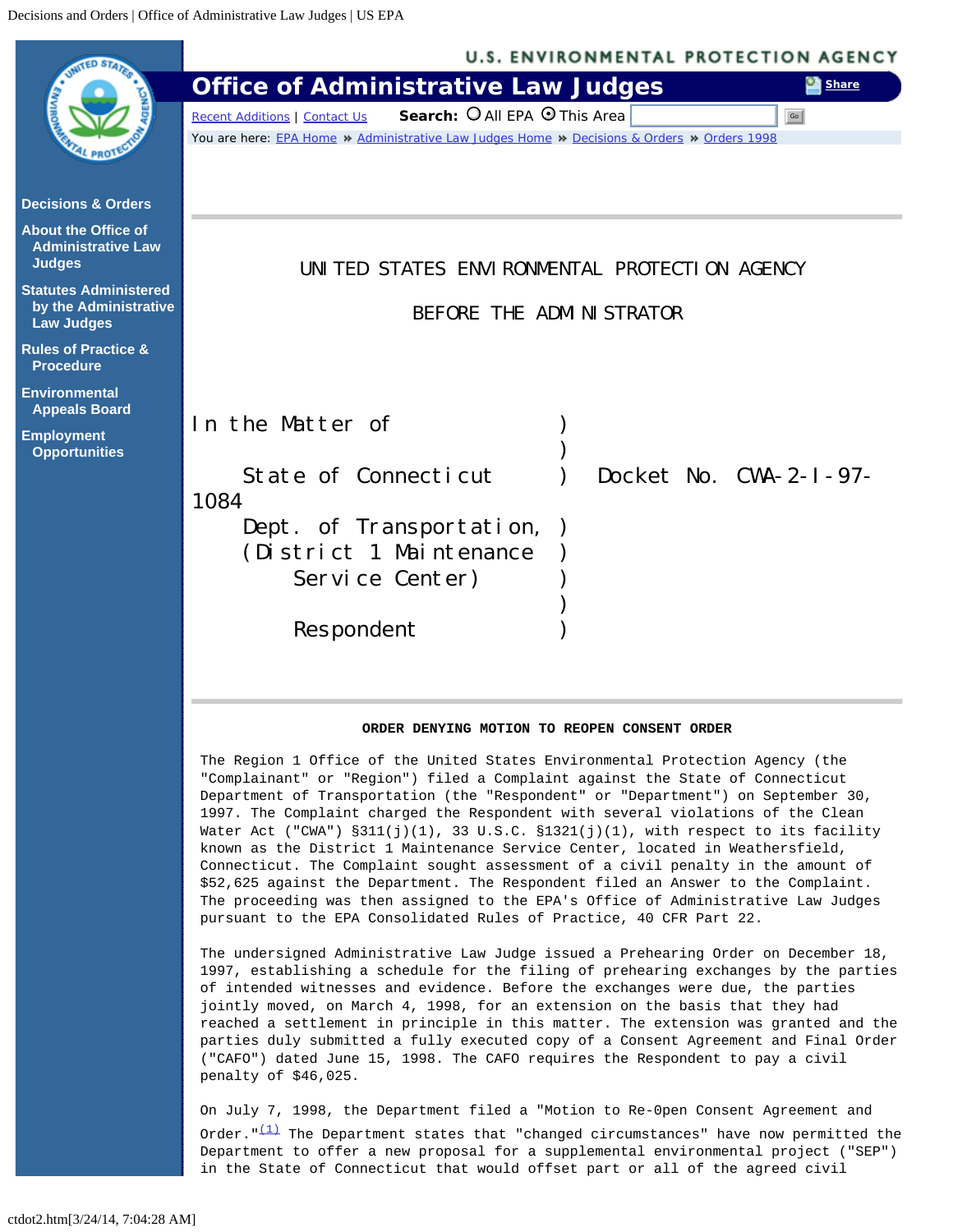penalty. The Respondent adds that "new information" will enable it to offer a significant modification a previously submitted proposal for a SEP. The earlier failure to reach agreement on a SEP, "in retrospect," appears to have been caused by "misunderstandings and miscommunications." The motion further states that Respondent has discussed this motion with counsel for the Region, "who has no objection."

There are several obstacles that will prevent the granting of the motion to reopen the CAFO. First and most fundamentally, the Administrative Law Judge no longer has jurisdiction over this proceeding. The CAFO itself (at ¶4) provides that the Respondent waives its right to an administrative hearing under the CWA on the allegations in the Complaint. The CAFO (at ¶8) also states that its provisions shall be binding on the Respondent. In ¶9, the Agreement declares that it constitutes a settlement by EPA of all claims for judicial or administrative civil penalties for the violations alleged in the Complaint. The CAFO was fully executed by duly authorized representatives and counsel for both parties, and conformed with the requirements for such settlement agreements set forth in 40 CFR §22.18. Once such a CAFO is filed with the Regional Hearing Clerk, the proceeding is concluded and is no longer within the jurisdiction of the Office of Administrative Law Judges.

The Respondent correctly points out that there is no provision in the EPA Rules of Practice for reopening a consent agreement or consent order. The Rules do include provisions for reopening a hearing and for reopening a final order by the Environmental Appeals Board - 40 CFR §§22.28 and 22.32, respectively. Respondent states it would be consistent with those provisions to reopen a "non-final" orders. There is however nothing "non-final" about the CAFO executed in this case. By its own terms it is binding on the parties, and finally and completely resolves this matter.

Any analogy to the standards for reopening a hearing will not aid this motion. Respondent's vague allusions to "changed circumstances" and "new information" fall far short of the specific grounds and good cause required to be shown in order to reopen a hearing under §22.28. The Department's references to "misunderstandings and miscommunications" likewise fall short of alleging any fraud or irregularity in the negotiation of the CAFO. The parties apparently had competent representation, as well as ample time and opportunity to reach their settlement by mutual consent. The concept of including a SEP to benefit the environment in Connecticut is desirable, but it was not included in the final CAFO that was consented to by both parties.

For these reasons, the motion to reopen the CAFO in this case will be denied. This proceeding will remain closed so far as the Office of Administrative Law Judges is concerned.

Notwithstanding this order, the parties may not necessarily be precluded from executing another consent agreement, with at least equal solemnity as the CAFO, that could abrogate, modify, or supplement the CAFO. I will leave it to the parties to research that possibility and derive their own course of proceeding. Such an additional agreement could result in either re-instituting this proceeding for a hearing, or renegotiating the civil penalty with a SEP component. For our records, the parties are requested to send a copy the Office of Administrative Law Judges of any such modification of the CAFO in this case.

## Order

The Respondent's motion to reopen the Consent Agreement and Final Order in this proceeding is denied.

Andrew S. Pearlstein Administrative Law Judge

Dated: July 15, 1998 Washington, D.C.